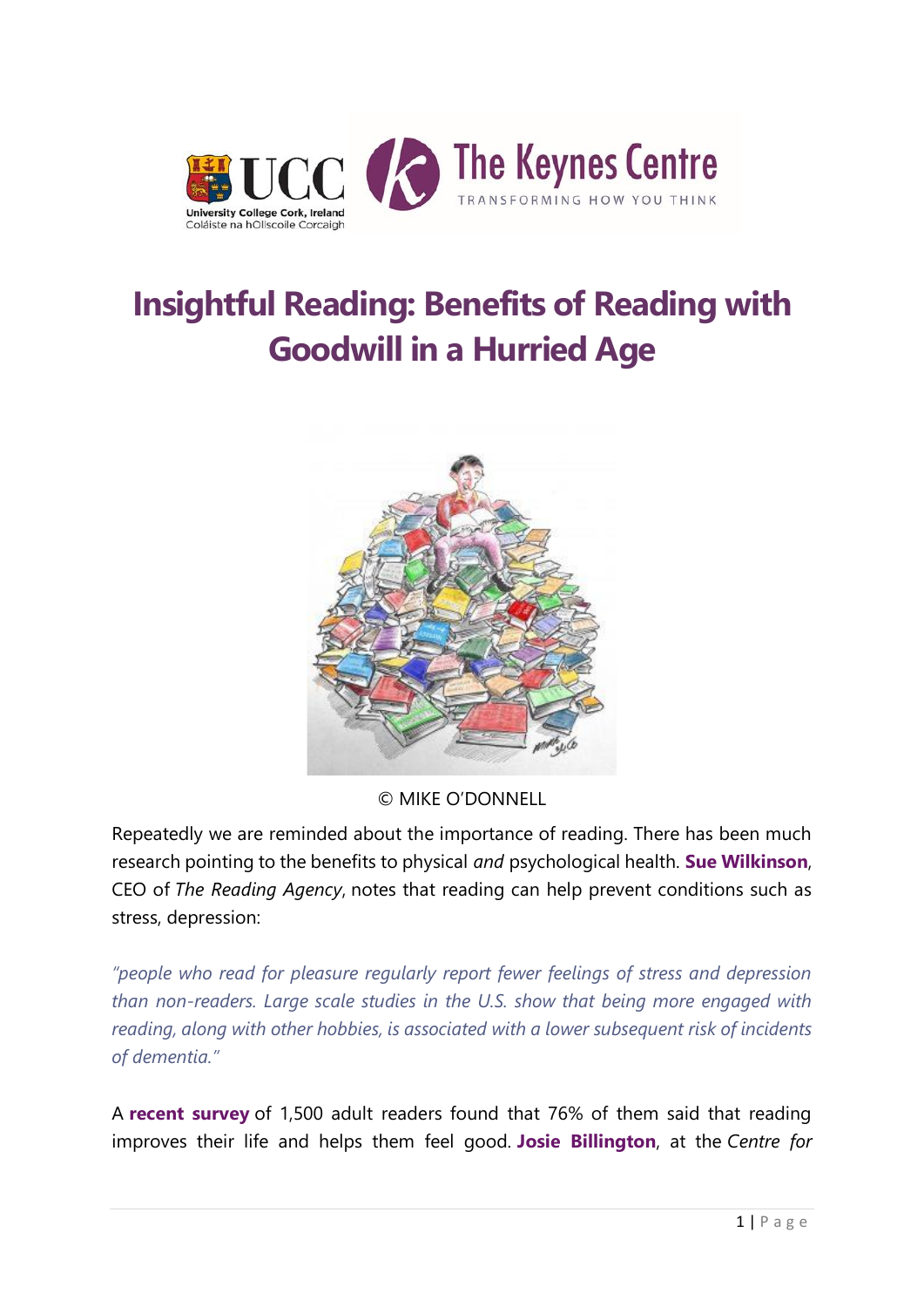*Research Into Reading* at the University of Liverpool, adds that it has also been shown to improve empathy and increase social support:

*"In addition to enhancing willingness and ability to communicate with others, reading helps promote respect for and tolerance of others' views. "*

*"Readers find it easier to make decisions, plan, and prioritize, and this may be because they are more able to recognize that difficulty and setback are unavoidable aspects of human life."*

The benefits of reading go beyond health and social issues. These benefits can also be a powerful tool for Leadership Development. Top entrepreneurs and key political figures make reading a major part of their daily lifestyle: **[Warren Buffett, for instance,](https://qz.com/668514/if-you-want-to-be-like-warren-buffett-and-bill-gates-adopt-their-voracious-reading-habits/)  [devotes about 80% of each day to reading. Bill Gates reads a book a week while](https://qz.com/668514/if-you-want-to-be-like-warren-buffett-and-bill-gates-adopt-their-voracious-reading-habits/)  [Elon Musk, when asked how he learned to build rockets, he said "I read books"](https://qz.com/668514/if-you-want-to-be-like-warren-buffett-and-bill-gates-adopt-their-voracious-reading-habits/)**.

Barrack Obama is also an avid reader and recalled in a **[recent interview](https://www.nytimes.com/2017/01/16/books/transcript-president-obama-on-what-books-mean-to-him.html)** that his interest in public service and politics merged with the idea of storytelling as it enabled him to "learn how to listen to people's stories" and "find what's sacred in other people's stories, then you'll be able to forge a relationship that lasts".

These intelligent readers are not just isolated examples. A **[study of 1,200 wealthy](http://uk.businessinsider.com/rich-people-like-to-read-2015-8?r=US&IR=T)  [people](http://uk.businessinsider.com/rich-people-like-to-read-2015-8?r=US&IR=T)** found that they all have a dedication to reading in common. They do not just read anything. They are highly selective about what they read and prefer to be educated to being entertained or reading for killing time. They see books as a powerful gateway to learning and knowledge.

Indeed, when surveying what scholars and practitioners have to say about the benefits of reading for Leadership Development, we found that it can serve two functions. *At a personal level*, books can expand awareness of world around us and enhance our understanding of our own life. *At a society level,* they may help us in questioning the roles of our institutions and of those people who administer them and how we, individually and collectively, should find and create meaning for ourselves and our fellow humans. These are questions any worker, in any sector, face today. In summary, reading can:

- Sharpen intelligence and broaden perspectives
- Allow us to examine how people think, judge and act.
- Make people better communicators or conversationalists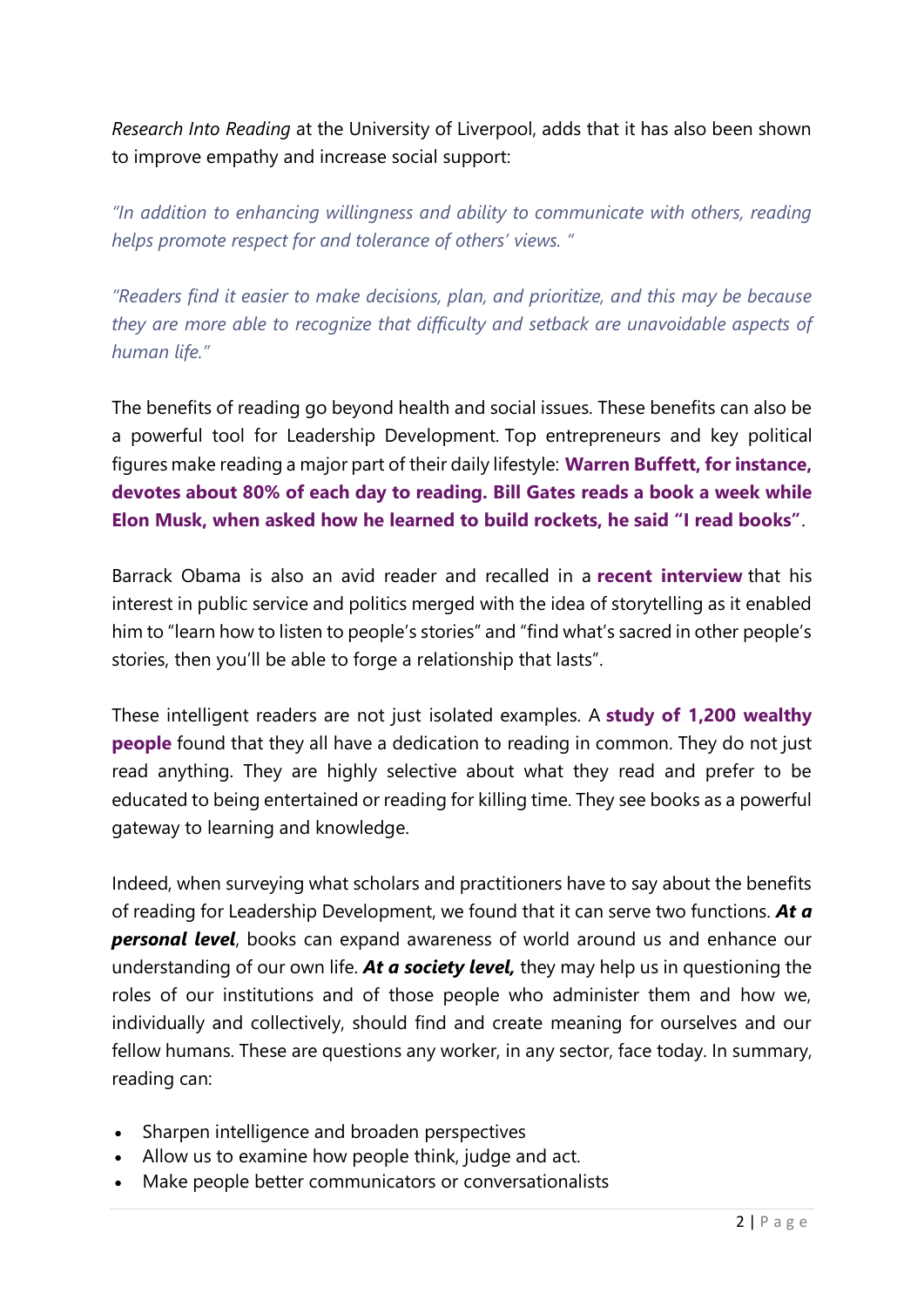- Improve emotional intelligence
- Expand mind and create a new path for self
- Enhance our thoughts and actions
- Build and deepen relationships through shared learning
- Give us (and our organisations) a sense of place in the expanse of human history
- Offer a lifelong learning toolbox to think about ourselves and the world

## **You are** *how* **you read**

As important as acquiring a healthy habit of reading carefully selected books is attending to *how we read them*. This is particularly key in times when 'power-reading' is highly promoted across the web (think about the many articles with tips on *how-toread-so-many-books-a-day-or-week-or-year)* and when there is a growing attentiondeficit disorder, making us more susceptible to information overload (often of fake news and half-truths).

**So we may start to read more, but how well are we reading? And what is the reading** *doing* **for us?**

**Is it purportedly providing a list of quick-fix formulas or is it helping us think about our own thinking and the thinking of others**?

At The Keynes Centre we work with a type of reading – and we actually extend the term 'reading' to other types of 'texts', including films – that is both 'slow' and 'close'. We call it *Reading with Goodwill*, following John Maynard Keynes who believed that:



*"A reader should acquire a wide general acquaintance with books as such, so to speak. He should approach them with all his senses; he should know their touch and their smell. He should learn how to take them in his hands, rustle their pages and reach in a few seconds a first intuitive impression of what they contain. He should, in the course of time, have touched many thousands, at*  © MIKE O'DONNELL *least ten times as many as he really reads. He should cast*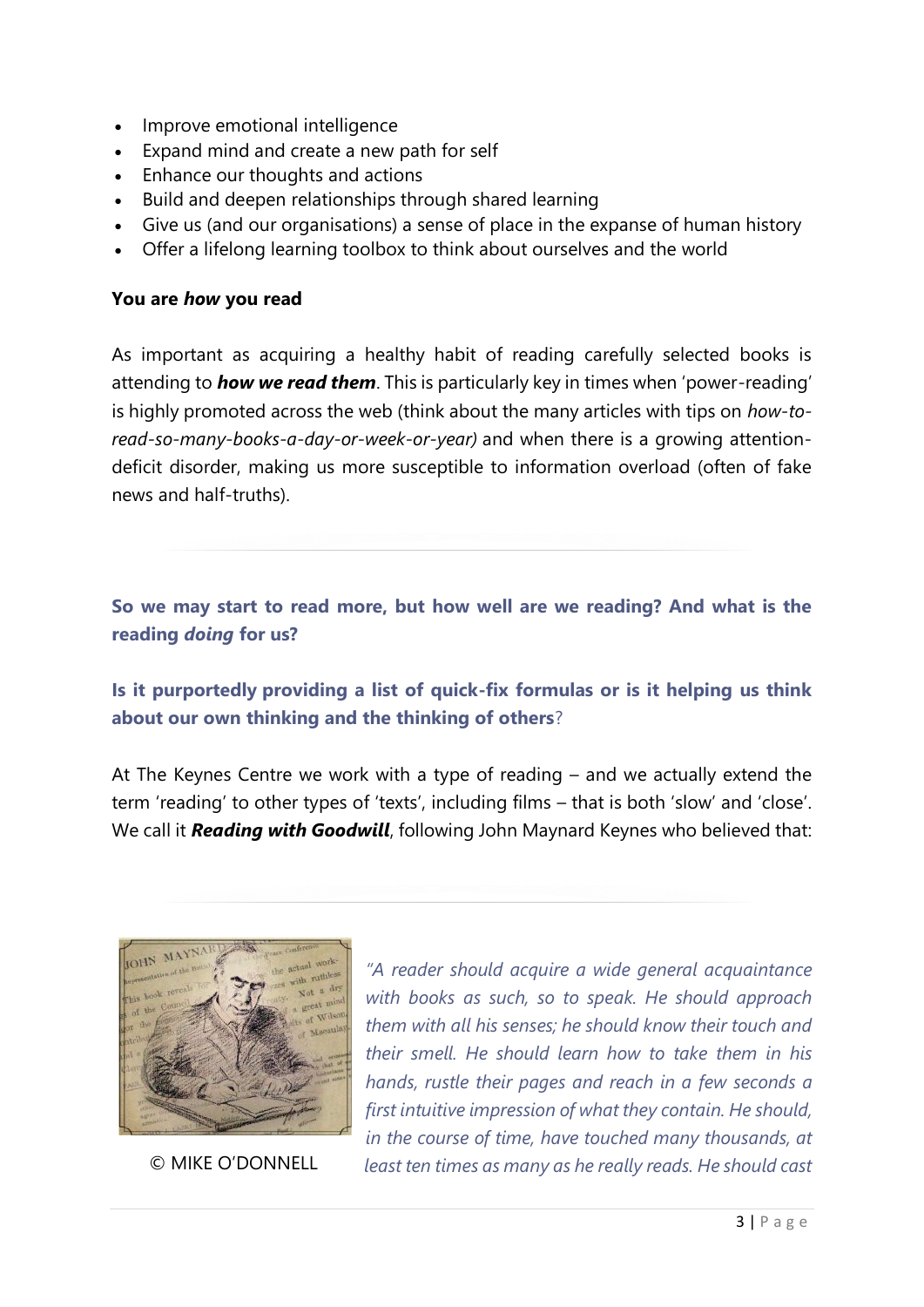*an eye over books as a shepherd over sheep, and judge them with the rapid, searching glance with which a cattle-dealer eyes cattle. He should live with more books than he reads, with a penumbra of unread pages, of which he knows the general character and content, fluttering round him…"*

*('On Reading Books', broadcast on the BBC Radio on 1 June 1936).*

## **How to Read with Goodwill?**

Reading with Goodwill requires entering in **two types of dialogue**: one with **yourself** and one with the **author**. A third type of dialogue, with peers, may come in when you are reading as part of a Reading circle or even a Book Club.

There are many ways of engaging in these two types of dialogue and one particular method we like is *Close Reading*.

" The meeting of two personalities is like transformed" Carl Jung

*© MIKE O'DONNELL*

Also called '*Close Analysis*' and '*Explication de texte*', this method is commonly associated with New Criticism within Literary Studies. It experienced great popularity in the period between 1930s and 1970s. For us, it should never go out of fashion.

Since then, there have been various debates ranging from its efficacy in meticulously analysing elementary features of a text to its failure in taking into account historical context. We will not get into these debates, but you can get a sense of these [here](https://lareviewofbooks.org/article/discipline-and-parse-the-politics-of-close-reading/) and [here.](https://www.thoughtco.com/what-is-close-reading-1689758) Suffice it to say how we have been using *Close Reading* in our Personal Professional [Development programmes:](http://keynes.ucc.ie/current-programmes/)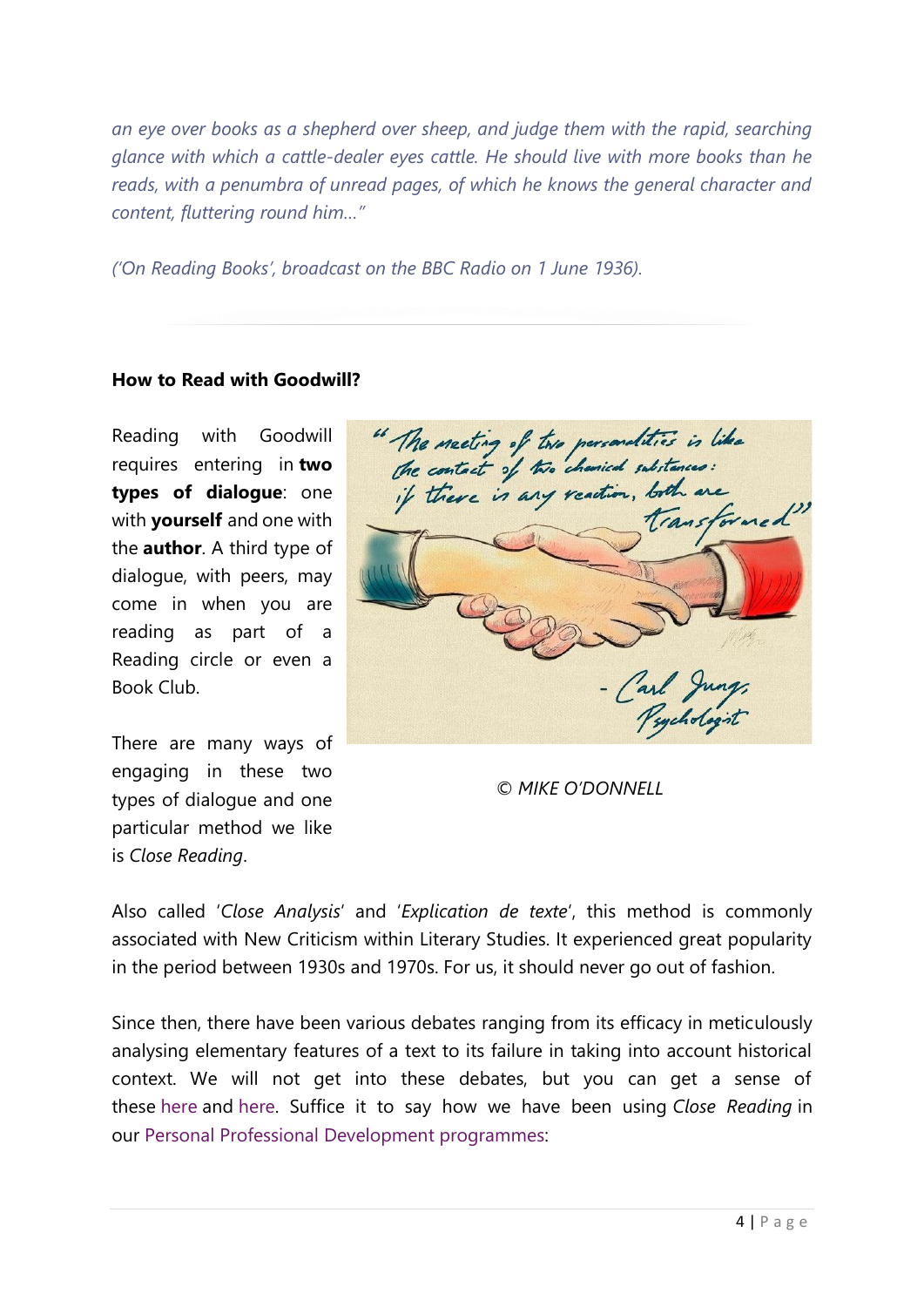For us, *Close Reading* is more than a literary technique – it is an *etiquette of reading*, an (ethical) attitude for engaging in a dialogue with yourself and with authors. It is a tool of *genuine* dialogue which has the below features:

- o **Taking responsibility for the reading encounter** understanding that both yourself and the author are 'meaning-making systems', i.e. you are both trying to make sense of the world
- o **Slowing down the mind while reading** read with a pen/pencil in hand, annotate, "break down the book"
- o **Observing your reactions to the ideas as you engage with the thinking of the author** – use the power of journaling to capture and record these observations and the subsequent reflections and evaluations
- o **Posing questions and working out answers** this is a crucial way to *read to understand* (not read to 'critically' react to) an author's point of view or argument – he/she might be working out their ideas – stay with him/her, be patient!
- o **Practicing using the author's ideas** Once the author's main ideas are *really* understood, you can decide whether you want to make them your own and use them for better thinking, judging and relating to other people

Ultimately, *Close Reading* is about attending to your own reading and thinking and discovering what happens when you think and engage with another 'thinking' being. You will then see that the learnings from your reading encounter translate to 'the business of life' as Virginia Woolf noted in her great book *A Room of One's Own*:

## *"since a novel has this correspondence to real life, its values are to some extent those of real life".*

There is a truthfulness involved in reading with goodwill, or close/slow reading  $-$  a relationship of agreement, if only temporary for the duration of the reading experience, between the reader and the book– as we attend to both our reading and the author's writing.

For this reason, in all of The Keynes Centre's programmes [and experiences,](http://keynes.ucc.ie/current-programmes/) we think of our approach to *Close Reading* in terms of a metaphor taken from the book of a friend, Garrett Barden, called *Towards Self-Meaning* (1969):

*"If you are trying to teach someone how to drive a car there comes a point when you have to vacate the driving the seat and let the learner take your place. Eventually the*